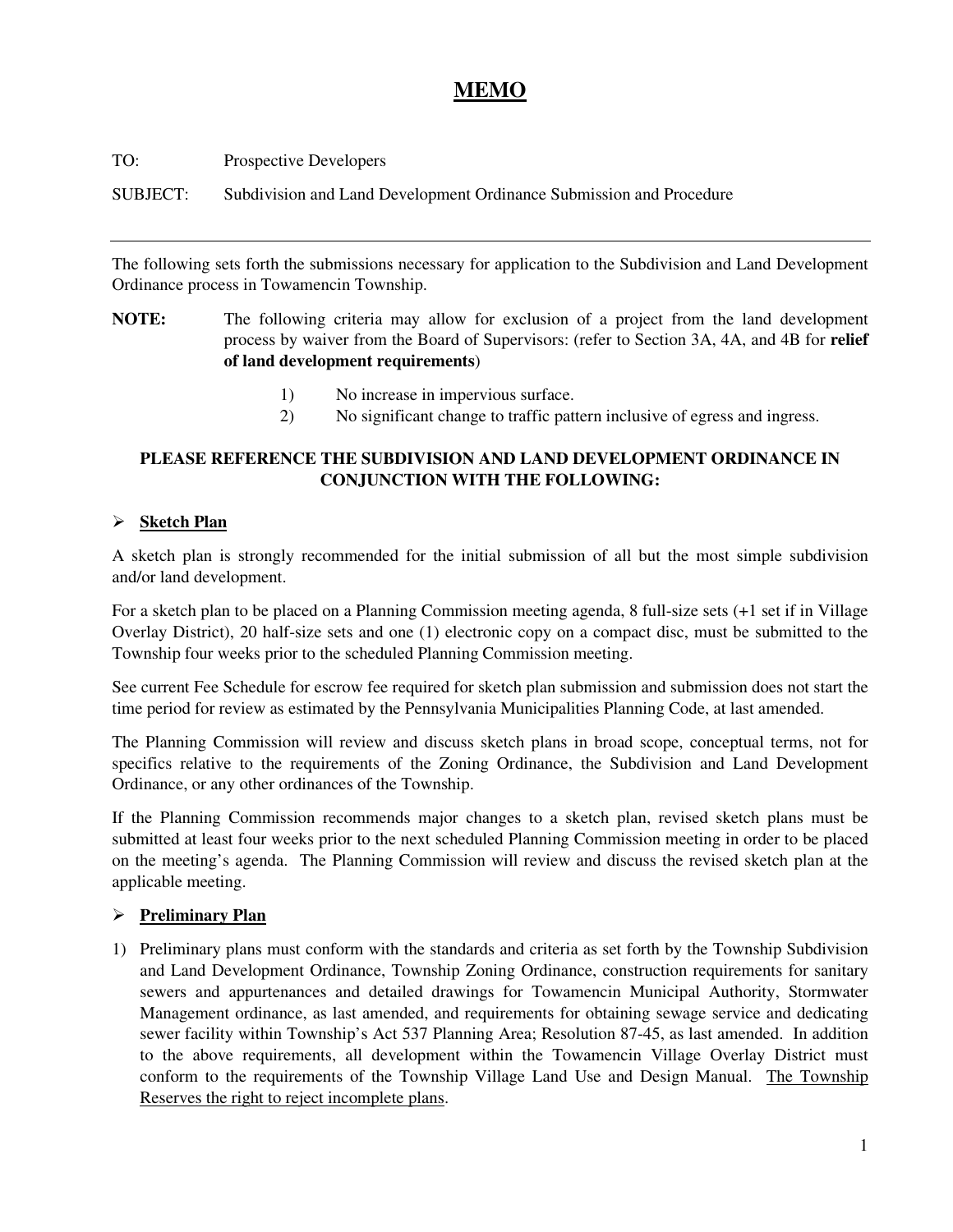- 2) In order to provide sufficient time for review by all reviewing bodies, a preliminary plan submission must be made to Towamencin Township at least four weeks prior to the Planning Commission meeting.
- 3) Plan submission must include all of the following:
	- A) Initial submission and revised Planning Commission Submissions: 8 full-size sets (+1 set if in VO District), 10 half-size sets Board of Supervisors Submissions: 8 full-size sets (+1 set if in VO District), 10 half-size sets

The Township may request additional copies during the course of the approval process.

- 1. All submissions require electronic submission of all plans and documents on a CD.
- 2. Submitted plans must comply with all sections of the Subdivision and Land Development Ordinance and/or Towamencin Village Land Use and Design Manual. Any sections of the ordinance with which the plans are not in compliance must be listed on the plan as a request for waiver, referencing the appropriate section of the Subdivision and Land Development Ordinance and the relevant requirements from which relief is requested. Failure to do this from the onset of plan submission could result in the delay of Preliminary or Final Plan Approval. Should the issue remain undisclosed and, therefore, undiscussed, it could require the return of the plan to the Planning Commission and/or the Board of Supervisors for discussion and for additional vote on the issue by the Board of Supervisors.
- 3. Requirements of the Zoning Ordinance for the zoning district in which the development is located, as well as those from other sections of the Zoning Ordinance that are applicable to the development, should be listed on the plan along with the proposed statistic of that plan's compliance with those provisions.
- 4. Relief granted by, or sought from, the Zoning Hearing Board from the provisions of any section of the Township Zoning Ordinance should be listed on the plan. Decision of the Zoning Hearing Board should be identified by date and section of the Zoning Ordinance from which relief was granted/sought, and the extent of the relief granted.
- B) Subdivision and Land Development Identification Information Form.
- C) Towamencin Township application for Plan Approval, along with applicable subdivision and land development fee per current Township fee schedule and waiver of ninety (90) day review period, if applicable (check payable to Towamencin Township).
- D) Montgomery County Planning Commission application for plan review. Please complete and submit the MCPC application to the Township. DO NOT SUBMIT MCPC FEES TO THE TOWNSHIP. Towamencin Township will upload the application to the MCPC portal and MCPC will bill the applicant for their review.
- E) Towamencin Municipal Authority application for Plan Approval, along with applicable fee per current TOWAMENCIN MUNICIPAL AUTHORITY fee schedule (check payable to Towamencin Municipal Authority).
- F) A sewage Facilities planning module where applicable. The applicant is responsible for obtaining required signatures from the Montgomery County Planning Commission, the Montgomery County Health Department, and the Towamencin Municipal Authority relative to Sewage Facilities Planning Module Approval and submitting same to Township along with the appropriate DEP resolution form for Planning Module Approval the Board of Supervisors.
- G) A copy of the deed/deeds of the property to be subdivided/developed.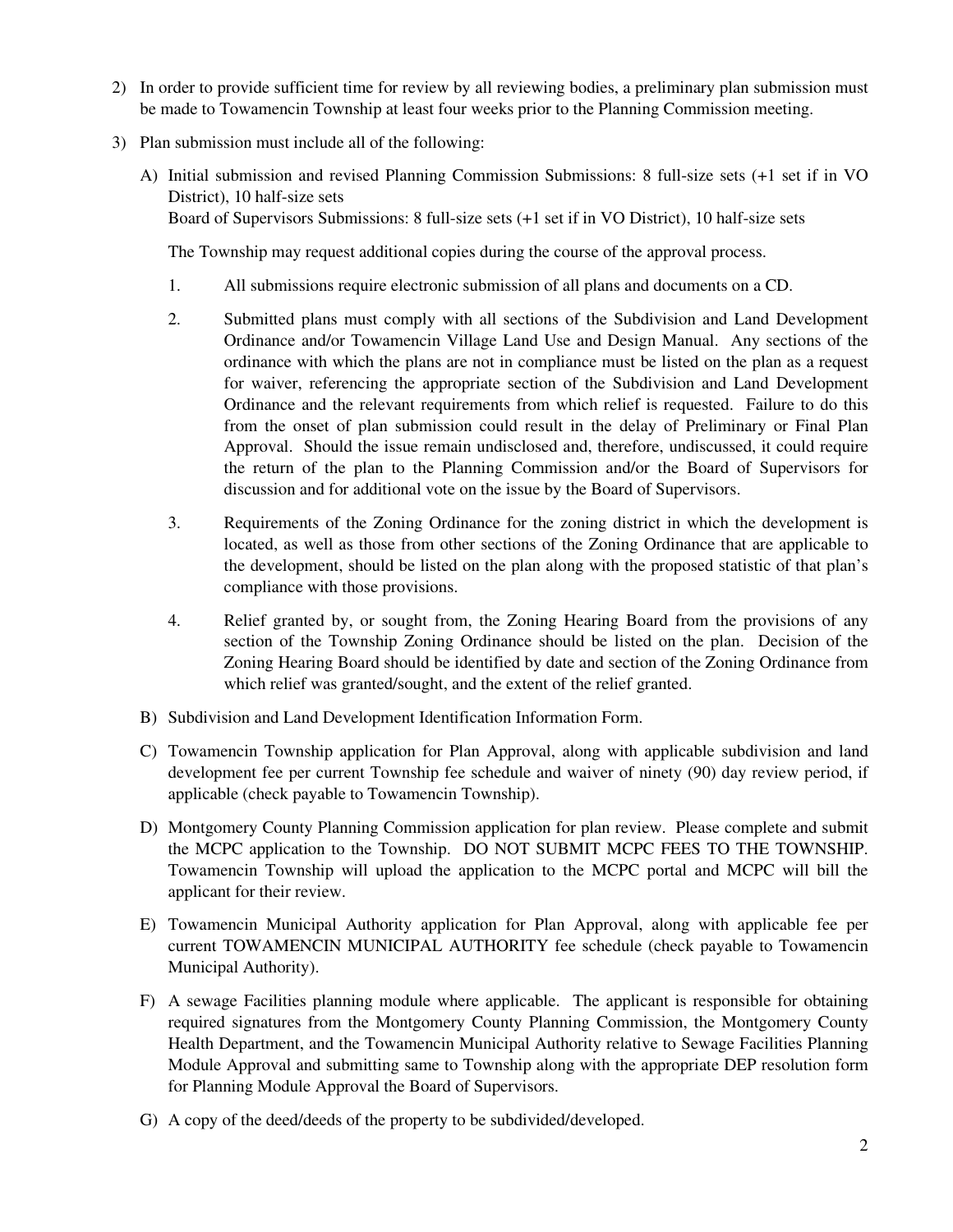- H) A written statement from the property owner giving the right to speak on his/her behalf and the right to make decisions relative to the development of the property/properties to the applicant, if the applicant is not the property owners.
- I) Color photos and a color video on a compact disc of the site inclusive of the following and indexed to a written key to be submitted with the video.
	- 1. All natural features of the site.
	- 2. Staking of the perimeter of the site.
	- 3. Staking of all street locations of the development with the ultimate right-of-way and curb line indicated.
	- 4. Existing roadways abutting the site to be developed.
	- 5. Staking of perimeter of all open areas to be dedicated to the Township.
	- 6. Video cover shall extend 500 feet from perimeter of property in all directions and through adjacent properties and on both sides of street where applicable.
- J) A traffic impact study must be submitted for all subdivision of ten (10) or more lots, non-residential land development, and land developments and rezoning request subsequent to the initial discussion of the plans by the Planning Commission unless, upon the recommendation of the Township Engineer, the Planning Commission determined that such a study is not required.
- K) A landscape plan prepared by a registered Landscape Architect must be submitted for all residential land development involving ten (10) or more acres and for all non-residential land development.
- 4) Plan sets will be forwarded to the following for review:
	- 1. Township Engineer
	- 2. Township Zoning Officer
	- 3. Montgomery County Planning Commission
	- 4. Towamencin Municipal Authority
	- 5. All Planning Commission Members
	- 6. Township Emergency Services consultant
	- 7. Township Fire Chief
	- 9. Board of Supervisors
	- 10. Township Traffic Engineer
	- 11. Township Landscape Architect/Consultant, if deemed necessary by Towamencin Township administration.
	- 12. Township Sewer Engineer (if applicable)
- 5) Applicant is responsible for sending plans to the Montgomery County Conservation District (application and fee schedule attached), the North Penn Water Authority, PA DEP, PennDOT, and other applicable reviewing agencies.
- 6) Applications and plans will be reviewed by the Community Development Director for completion. Incomplete applications may delay review period. The required ninety (90) day review period begins on the day of submission if the application is deemed complete. Officially accepted applications will be reviewed and discussed by the Planning Commission approximately one (1) month later.

 The applicant and the applicant's engineer will be sent a meeting agenda and copies of all review letters several days prior to the Planning Commission meeting at which the plans will be reviewed and discussed.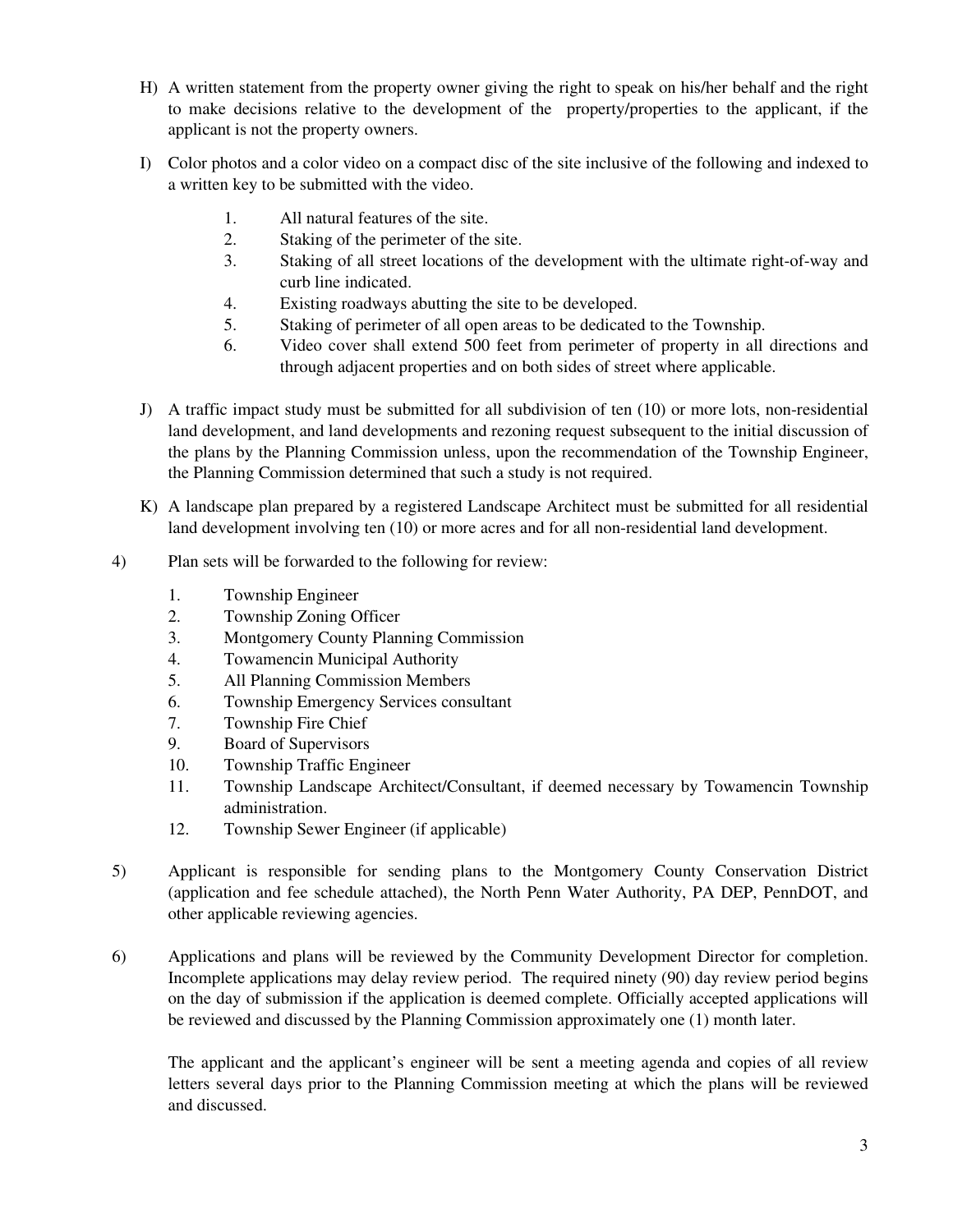- 7) Per the outcome of No. 6, the number of revised plans in 3A, accompanied by a written statement from the applicant's engineer documenting all changes made to the plans and certifying in that statement that the documented changes are the only alternations to the plan as previously submitted, must be submitted to the Township at last four weeks prior to the next scheduled monthly Planning Commission meeting in order to be placed on the agenda of that meeting. The revised plans will be forwarded to the reviewing bodies by the Township.
- 8) Planning Commission will review/discuss the revised plans. At this point, a motion of recommendation to the Board of Supervisors for approval of the plan, with conditions to be satisfied and with recommendations for or against the granting of the requested waiver/waivers may be voted upon by the Planning Commission, if they feel that further review by them is not necessary. If the Planning Commission wishes further review, and does not make a recommendation, No. 7 must be repeated.
- 9) Subsequent to a vote of recommendation by the Planning Commission, the number or sets in 3A must be provided to the Township to be scheduled for a Board of Supervisors meeting. The applicant and the applicant's engineer will be sent an agenda a few days prior to the meeting.
- 10) If, at this meeting, the Board of Supervisors requests, a resolution for approval of the preliminary plan will be prepared by Township staff to be voted upon at the following Work Session or Regular Monthly meeting of the Board of Supervisors. The applicant will be sent a copy of the resolution several days prior to the meeting.

 If the Board does not request that a resolution for Preliminary Plan Approval be prepared, the application is requested to return to another meeting for further discussion/review of the plan with the Board of Supervisors.

 Once a resolution is prepared, the Board of Supervisors will vote on the Preliminary Plan Resolution at a Work Session or Regular Monthly meeting.

11) If the Board of Supervisors votes to approve the Preliminary Plan Resolution, that resolution of approval must be signed by the applicant within two (2) weeks of the Board's vote or automatic denial of the application and preliminary plan results.

## > Final Plan

- 1) Per conditions set for the in the resolution for Preliminary Plan Approval, the applicant's staff prepares revised plans and secures necessary permits. The number of sets in 3A along with any other applicable documentation, and an electronic copy on compact disc of the plans and supporting documentation, are then submitted to Township for review by staff as to their acceptability as final plans.
- 2) The applicant completes the planning module for the project by securing all necessary approvals (see 3G). Upon receipt of complete planning module by the Township, the Board of Supervisors votes on a resolution to approve the planning module for submission to PA DEP. PA DEP must approve the planning module prior to the Final Plan Approval.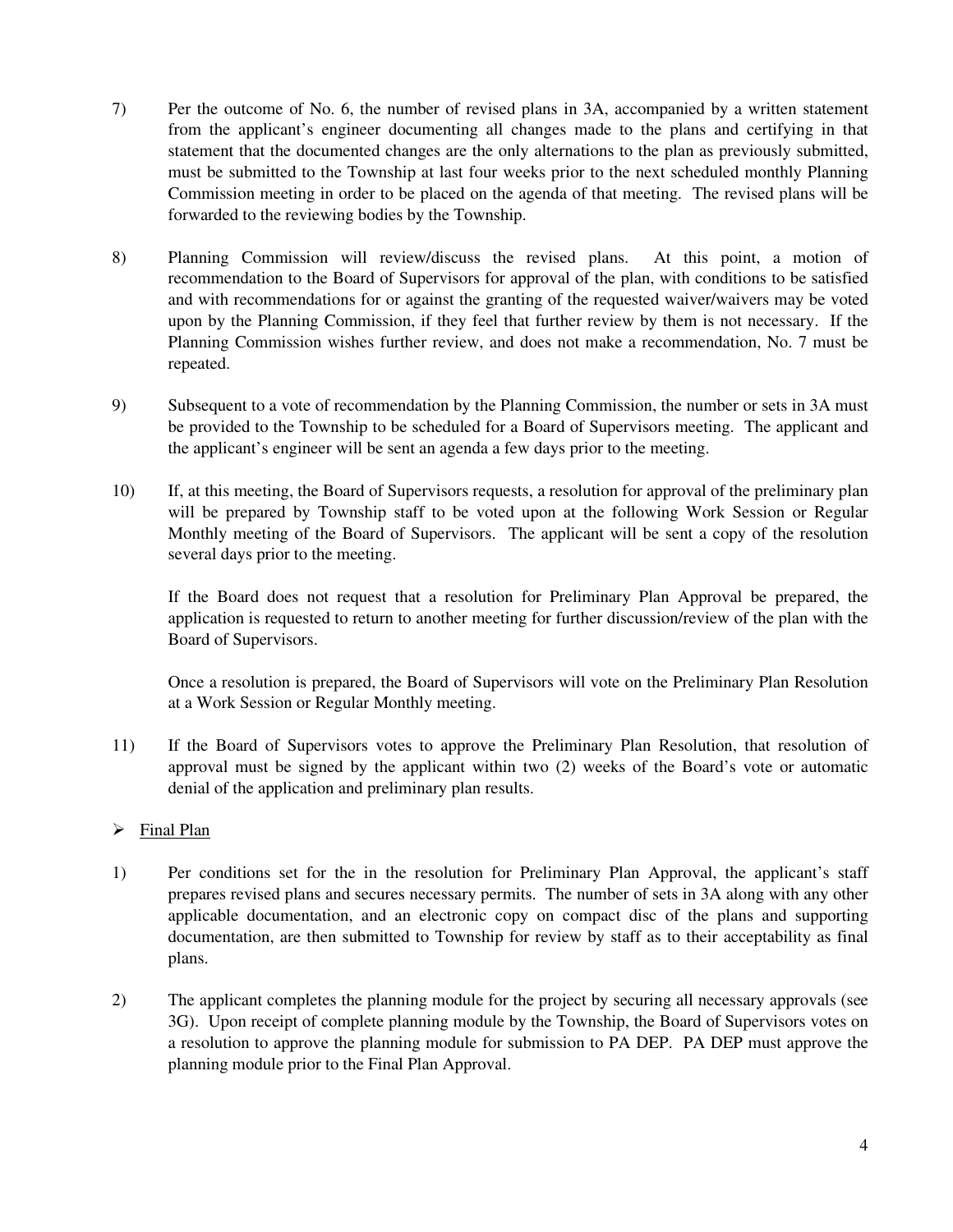- 3) Applicant secures development agreement directly from Township Solicitor. The agreement shall include all documents for dedication of streets, open space, easements, and sanitary sewers.
- 4) Three (3) paper copies, plus any copies that applicant wants to keep, of the final plans, signed and notarized by the owner/applicant, must be submitted along with three (3) executed copies of the development agreement, an electronic copy of record plan on compact disc, and any escrow agreements, to Township staff at least ten (10) days prior to a Board of Supervisors meeting. (See memorandum regarding recording requirements for plans and documents from John T. Dooley, Esq. (11/23/15).) A recording fee, all sewer connection fees, all open space fees, and all special contributions are required to be paid at this time.
- 5) Board of Supervisors votes on resolution of Final Plan Approval and, if approved, sign plans and development agreement.
- 6) Township Solicitor records plan and recording information is forwarded to applicant.
- 7) Township Manager prepares "green light" letter to all staff identifying the development, that the appropriate permits are allowable, and listing the appropriate fees (traffic impact or special fee) to be collected with each building permit application.
- 8) Township staff will assign mailing addresses for all lots of the development and forward same to applicant/developer and property owner as well as fire and police departments, 911 coordination, Township staff, post office, school district, school district transportation department, phone company, utility companies, cable company, and Montgomery County Board of Assessments. All permits are to be referenced with assigned addresses. (Corner lots to be addressed per street of driveway entrance.)
- 9) Grading permits, building and subcontractor permits, and Certificate of Occupancy permits are granted during the construction process.
- 10) Per development agreement, escrow funds are periodically released upon phased completion of improvements.
- 11) Inspection by Township Engineer of development to prepare punch list of items to be completed prior to offer for dedication. When list is complete a one and one half  $(1 \frac{1}{2})$  year maintenance bond is prepared for roadways and other public improvements.
- 12) Board of Supervisors accepts dedication of streets and easements by resolutions and, if acceptable, will be recorded at the Montgomery County Court House by Township staff.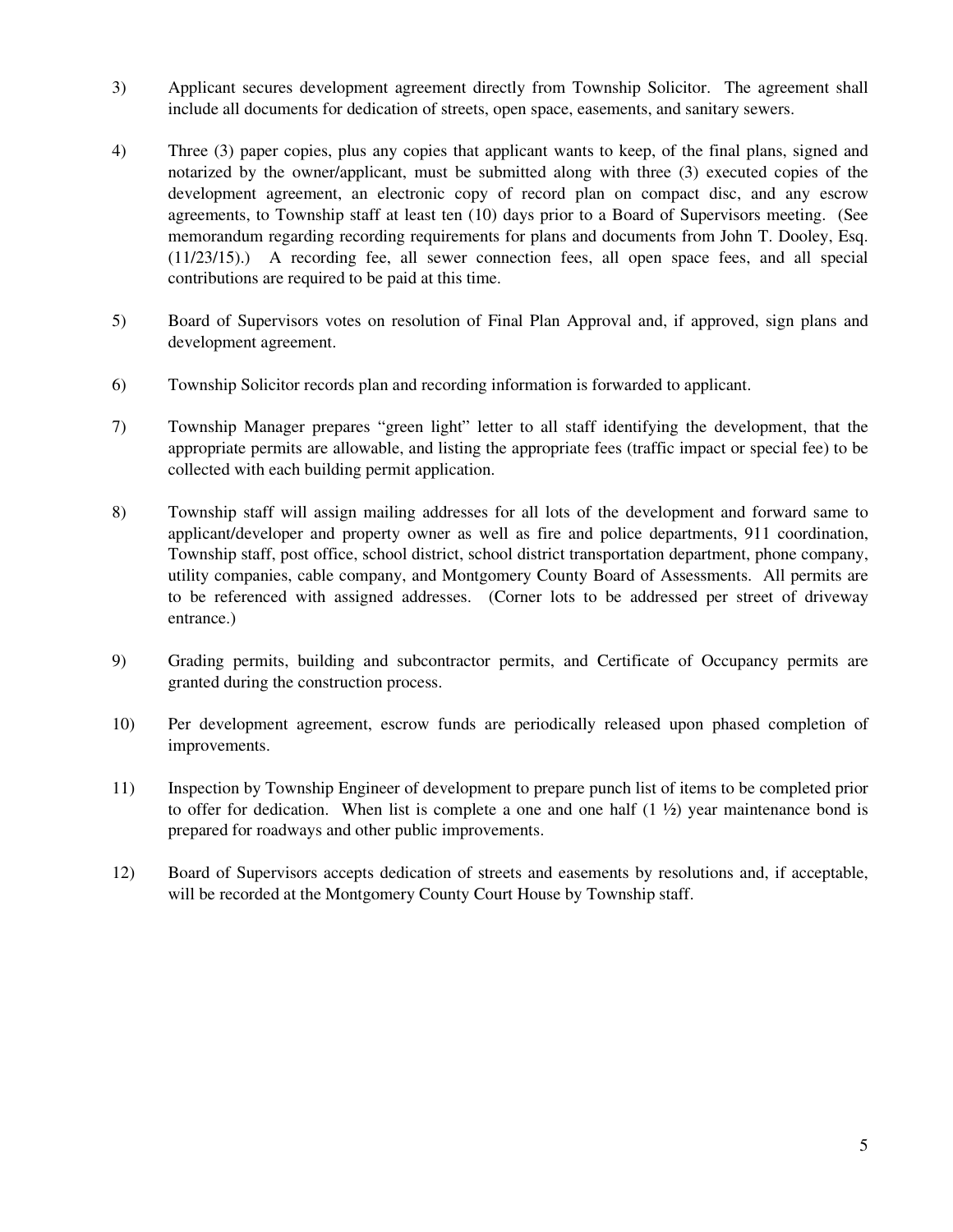## **SUBDIVISION / LAND DEVELOPMENT IDENTIFICATION INFORMATION**

## **1) NAME OF SUBDIVISION / LAND DEVELOPMEMENT:**

| <b>LOCATION OF PROPERTY:</b>                                                          |                                                                                                                                                                                                                                                                                                                                                                                                                                  |                        |        |
|---------------------------------------------------------------------------------------|----------------------------------------------------------------------------------------------------------------------------------------------------------------------------------------------------------------------------------------------------------------------------------------------------------------------------------------------------------------------------------------------------------------------------------|------------------------|--------|
| <b>OWNERSHIP:</b>                                                                     | Own                                                                                                                                                                                                                                                                                                                                                                                                                              | <b>Equitable Owner</b> |        |
| Name:                                                                                 |                                                                                                                                                                                                                                                                                                                                                                                                                                  | Phone #:               |        |
| Email:                                                                                |                                                                                                                                                                                                                                                                                                                                                                                                                                  | Fax $#$ :              |        |
| Address:                                                                              |                                                                                                                                                                                                                                                                                                                                                                                                                                  |                        |        |
| <b>APPLICANT/DEVELOPER</b>                                                            |                                                                                                                                                                                                                                                                                                                                                                                                                                  |                        |        |
| Name:                                                                                 | <u> 1989 - Johann Barn, fransk politik fotograf (d. 1989)</u>                                                                                                                                                                                                                                                                                                                                                                    | Phone #:               |        |
| Email:                                                                                |                                                                                                                                                                                                                                                                                                                                                                                                                                  | Fax #:                 |        |
| Address:                                                                              | <u> 1989 - Johann Stein, fransk politik (d. 1989)</u>                                                                                                                                                                                                                                                                                                                                                                            |                        |        |
| Applicant's interest in property:                                                     |                                                                                                                                                                                                                                                                                                                                                                                                                                  |                        |        |
| Legal Owner<br>$\overline{\phantom{a}}$                                               | $\overline{\phantom{a}}$ . The contract of $\overline{\phantom{a}}$ , $\overline{\phantom{a}}$ , $\overline{\phantom{a}}$ , $\overline{\phantom{a}}$ , $\overline{\phantom{a}}$ , $\overline{\phantom{a}}$ , $\overline{\phantom{a}}$ , $\overline{\phantom{a}}$ , $\overline{\phantom{a}}$ , $\overline{\phantom{a}}$ , $\overline{\phantom{a}}$ , $\overline{\phantom{a}}$ , $\overline{\phantom{a}}$ , $\overline{\phantom{a$ | Equitable Owner        | Tenant |
| Other (Specify):                                                                      |                                                                                                                                                                                                                                                                                                                                                                                                                                  |                        |        |
| Official Spokesperson for Applicant:<br>Address and Phone # (if different from above) |                                                                                                                                                                                                                                                                                                                                                                                                                                  |                        |        |
| <b>ATTORNEY</b>                                                                       |                                                                                                                                                                                                                                                                                                                                                                                                                                  |                        |        |
| Name:                                                                                 |                                                                                                                                                                                                                                                                                                                                                                                                                                  | Phone #:               |        |
| Email:                                                                                |                                                                                                                                                                                                                                                                                                                                                                                                                                  | Fax#:                  |        |
| Address:                                                                              |                                                                                                                                                                                                                                                                                                                                                                                                                                  |                        |        |
| <b>CIVIL ENGINEER</b>                                                                 |                                                                                                                                                                                                                                                                                                                                                                                                                                  |                        |        |
| Name:                                                                                 |                                                                                                                                                                                                                                                                                                                                                                                                                                  | Phone #:               |        |
| Email:                                                                                |                                                                                                                                                                                                                                                                                                                                                                                                                                  | Fax#:                  |        |
| Address:                                                                              |                                                                                                                                                                                                                                                                                                                                                                                                                                  |                        |        |
| <b>TRAFFIC ENGINEER</b>                                                               |                                                                                                                                                                                                                                                                                                                                                                                                                                  |                        |        |
|                                                                                       |                                                                                                                                                                                                                                                                                                                                                                                                                                  | Phone #:               |        |
| Name:<br>Email:                                                                       | <u> 1980 - Johann Stoff, fransk politik (d. 1980)</u>                                                                                                                                                                                                                                                                                                                                                                            | Fax#:                  |        |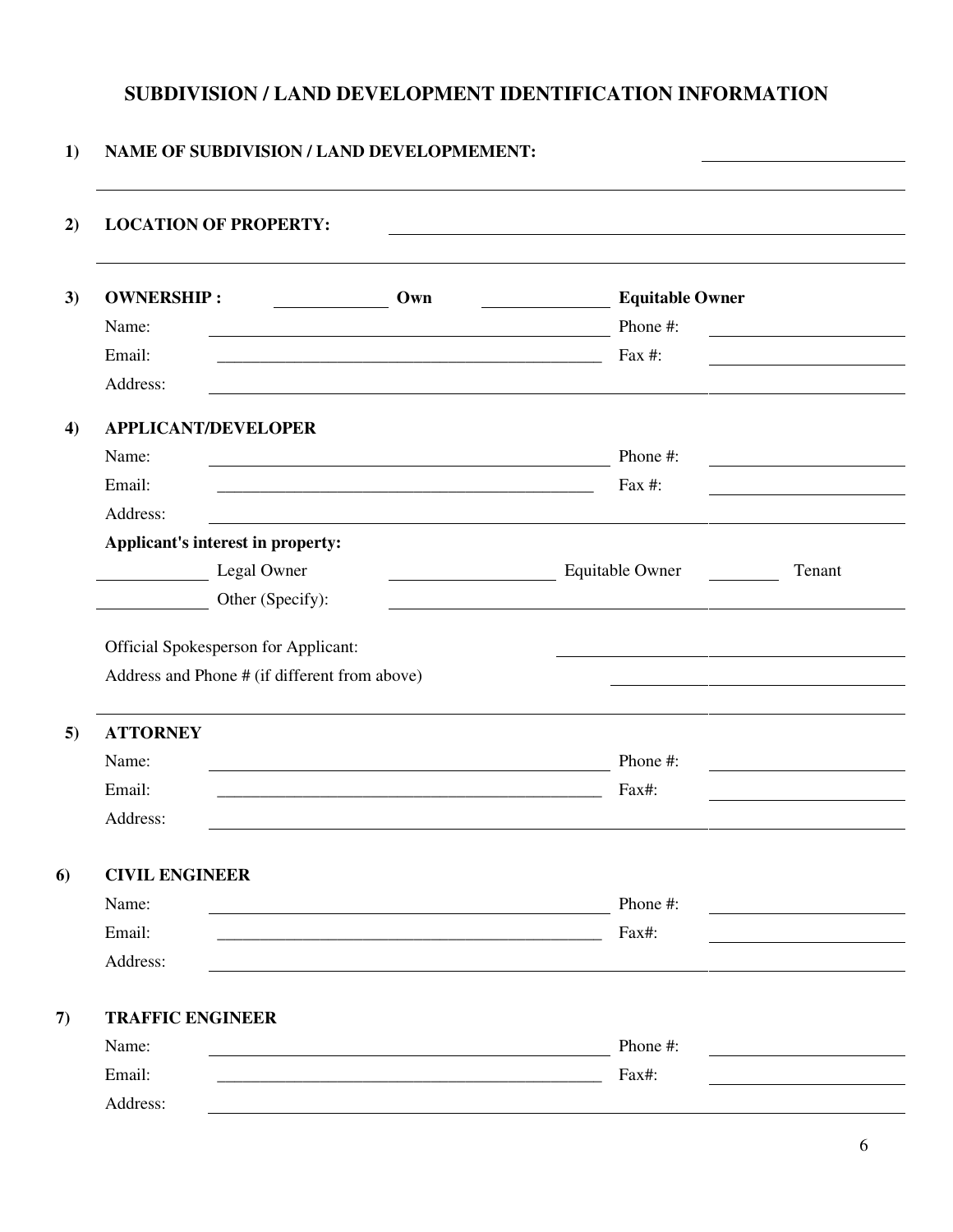## **TOWAMENCIN TOWNSHIP MONTGOMERY COUNTY, PENNSYLVANIA PLAN APPROVAL APPLICATION**

## Name of Subdivision / Land Development:

Application is here by submitted for approval by the Board of Supervisors for the following:

Please Check All that Apply

| A) | <b>Sketch Plan Review</b>                     |
|----|-----------------------------------------------|
| B) | Preliminary Plan Review                       |
| C) | <b>Final Plan Review</b>                      |
| D) | Waiver of Land Development request            |
|    |                                               |
| 1) | Residential subdivision or land development.  |
| 2) | Non-Residential land development              |
| 3) | Non-Residential subdivision                   |
| 4) | Minor plan of subdivision or land development |

Submitted with this application is \_\_\_\_\_\_ full sets of plans including the record plan and construction improvement plan. The applicant deposits herewith the sum of \$ \_\_\_\_\_\_\_\_\_\_ for the application fee.

Additionally, the applicant deposits herewith the sum of \$ and all reasonable engineering, legal, or administrative costs and charges incurred in review of the plans. This fund shall be replenished when requested by the Township; failing which the Township shall have the right to terminate its review.

Applicant does \_\_\_\_\_\_, does not\_\_\_\_\_\_, waive the ninety (90) day time period, required under Act 247, within which the Township Board of Supervisors is either to approve or disapprove this Preliminary Plan.

In the event the applicant wishes to have the review by the Township discontinued, written notification will be made to the Township and processing of the review will be terminated upon receipt of such written notification by the Township, it being understood that all bills accrued to the date of termination will be paid from the escrow and the balance, if any, will be returned to the applicant.

| Number of Lots       | Acreage          |
|----------------------|------------------|
| Source of Water:     | Sewage: $\equiv$ |
| Township Official: _ | Date Received:   |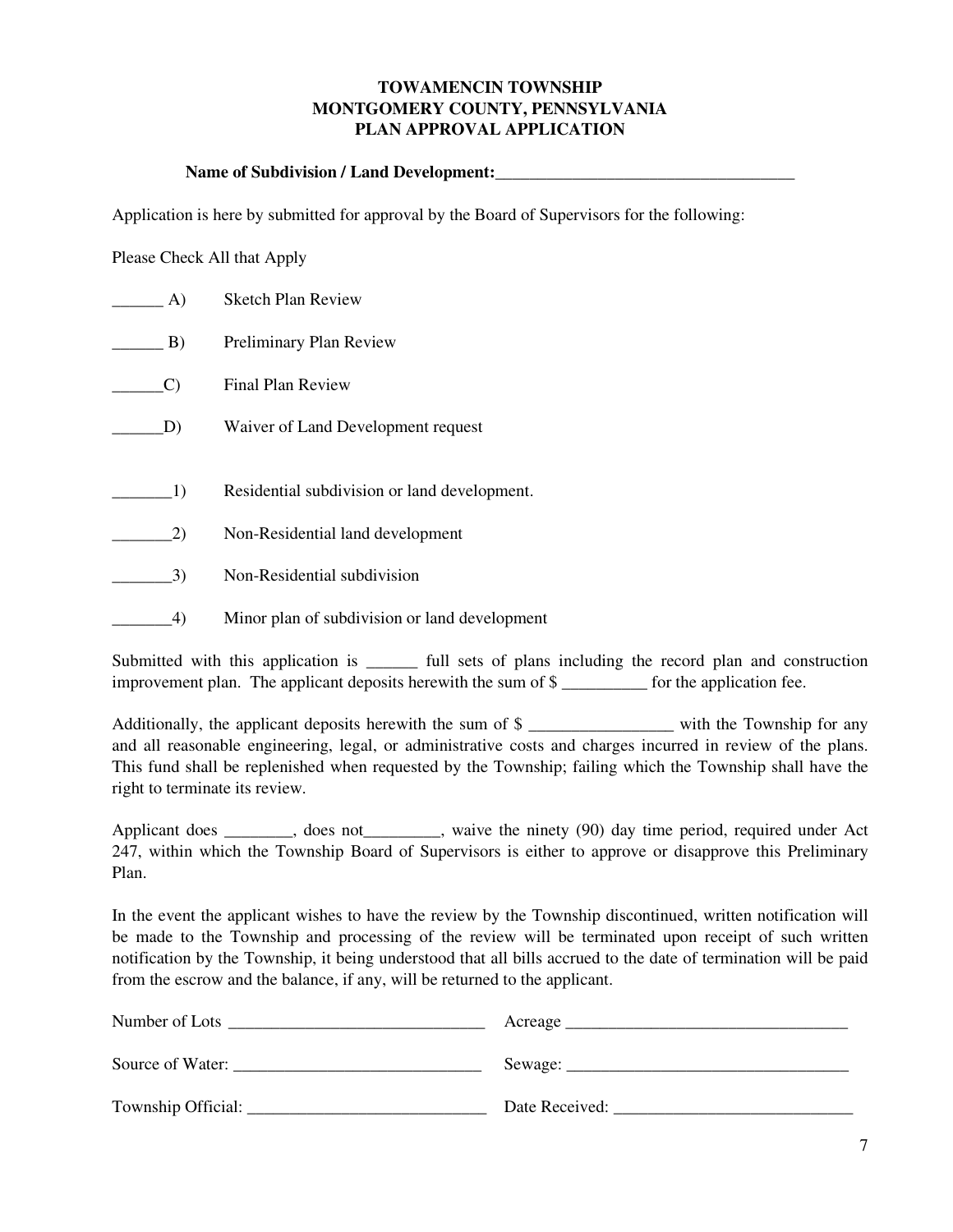## **SAMPLE LETTER (if necessary) WAIVER OF TIME LIMITATION – NO LIMIT**

 $_0$  (date)

Township Manager Towamencin Township P.O. Box 303 Kulpsville, PA 19440

RE: SUBDIVISION / LAND DEVELOPMENT of

Dear \_\_\_\_\_\_\_\_\_\_\_\_\_\_\_\_:

On, \_\_\_\_\_\_\_\_\_\_\_\_\_\_\_\_\_\_\_ I/we submitted for official filing of the referenced Land Development.

Please be advised that notwithstanding any contrary provision of the Pennsylvania Municipalities Planning code or the Towamencin Township Code, this letter will serve as notice to Towamencin Township that the requirement that action be taken on this proposal within (90) ninety days, is hereby waived, without limitation as to time. This waiver is granted to permit us to make such adjustments or revisions to the plans as may be required during a plan review process. Furthermore, you are hereby assured that we will give Towamencin Township (30) thirty days prior notice if I/we should determine that limiting the time of the review process becomes necessary.

Sincerely,

\_\_\_\_\_\_\_\_\_\_\_\_\_\_\_\_\_\_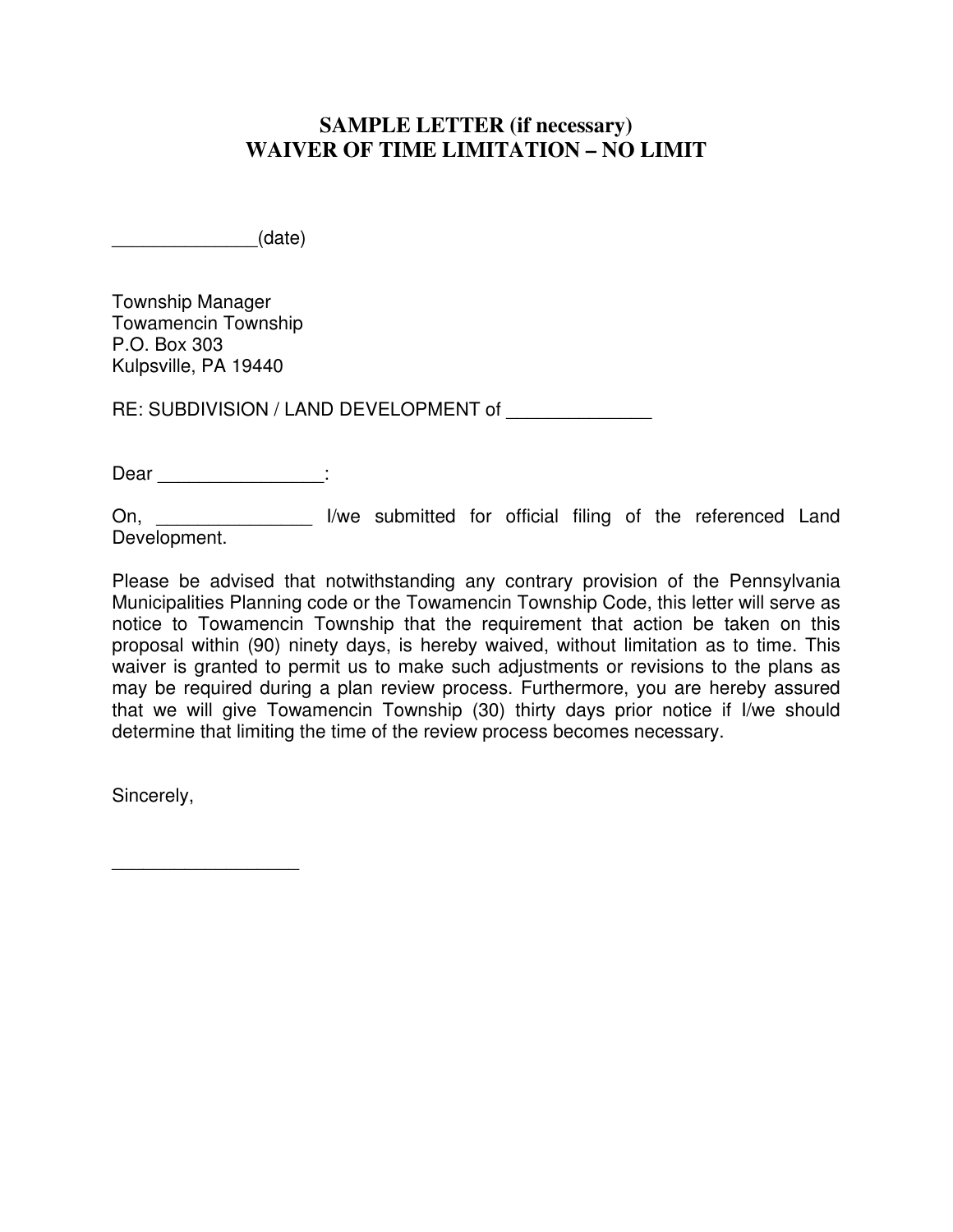## **SAMPLE LETTER (if necessary) WAIVER OF TIME LIMITATION – LIMITED TIME EXTENSION**

 $_1$  (date)

Township Manager Towamencin Township P.O. Box 303 Kulpsville, PA 19440

RE: SUBDIVISION / LAND DEVELOPMENT of

Dear \_\_\_\_\_\_\_\_\_\_\_\_\_\_\_\_\_\_\_\_:

On, \_\_\_\_\_\_\_\_\_\_\_\_\_\_\_ I/we submitted for official filing of the referenced Land Development.

Please be advised that notwithstanding any contrary provision of the Pennsylvania Municipalities Planning Code or the Towamencin Township Code, this letter will service as notice to Towamencin Township that we are granting an extension of time to for the Township Board of Supervisors to take formal action on this Land Development application.

Sincerely,

\_\_\_\_\_\_\_\_\_\_\_\_\_\_\_\_\_\_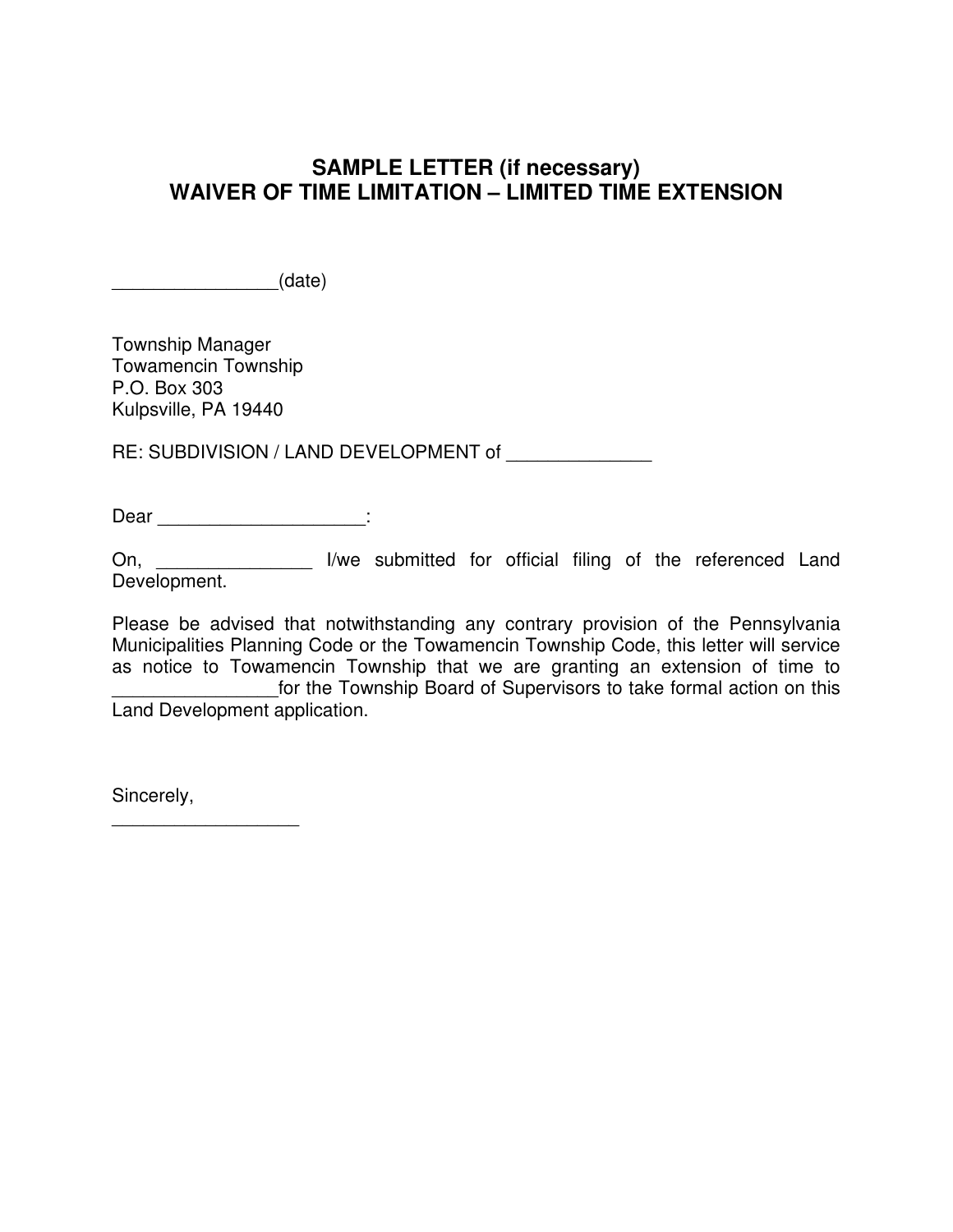## PLANNING COMMISSION 2022 MEETING SCHEDULE

| Applicant<br>Submission<br><b>Deadlines</b> | <b>Review Letters</b><br>Due | Packet<br>Distribution | <b>Planning</b><br><b>Commission</b><br><b>Meeting Dates</b> |
|---------------------------------------------|------------------------------|------------------------|--------------------------------------------------------------|
| 12/03/2021                                  | 12/31/21                     | 01/03/22               | 01/10/22                                                     |
| 01/06/22                                    | 01/28/22                     | 01/31/22               | 02/07/22                                                     |
| 02/03/22                                    | 02/26/22                     | 02/28/22               | 03/07/22                                                     |
| 03/02/22                                    | 04/01/22                     | 04/03/22               | 04/04/22                                                     |
| 04/06/22                                    | 04/29/22                     | 05/01/22               | 05/02/22                                                     |
| 05/04/22                                    | 05/27/22                     | 05/29/22               | 06/06/22                                                     |
| 06/01/22                                    | 06/30/22                     | 07/02/22               | 07/11/22                                                     |
| 07/06/22                                    | 07/29/22                     | 07/31/22               | 08/01/22                                                     |
| 08/03/22                                    | 09/09/22                     | 09/11/22               | 09/12/22                                                     |
| 09/14/22                                    | 09/30/22                     | 10/02/22               | 10/03/22                                                     |
| 10/05/22                                    | 10/28/22                     | 10/30/22               | 11/14/22                                                     |
| 11/02/22                                    | 12/01/22                     | 12/04/22               | 12/05/22                                                     |
| 12/07/22                                    | 12/29/22                     | 12/31/22               | 01/09/23                                                     |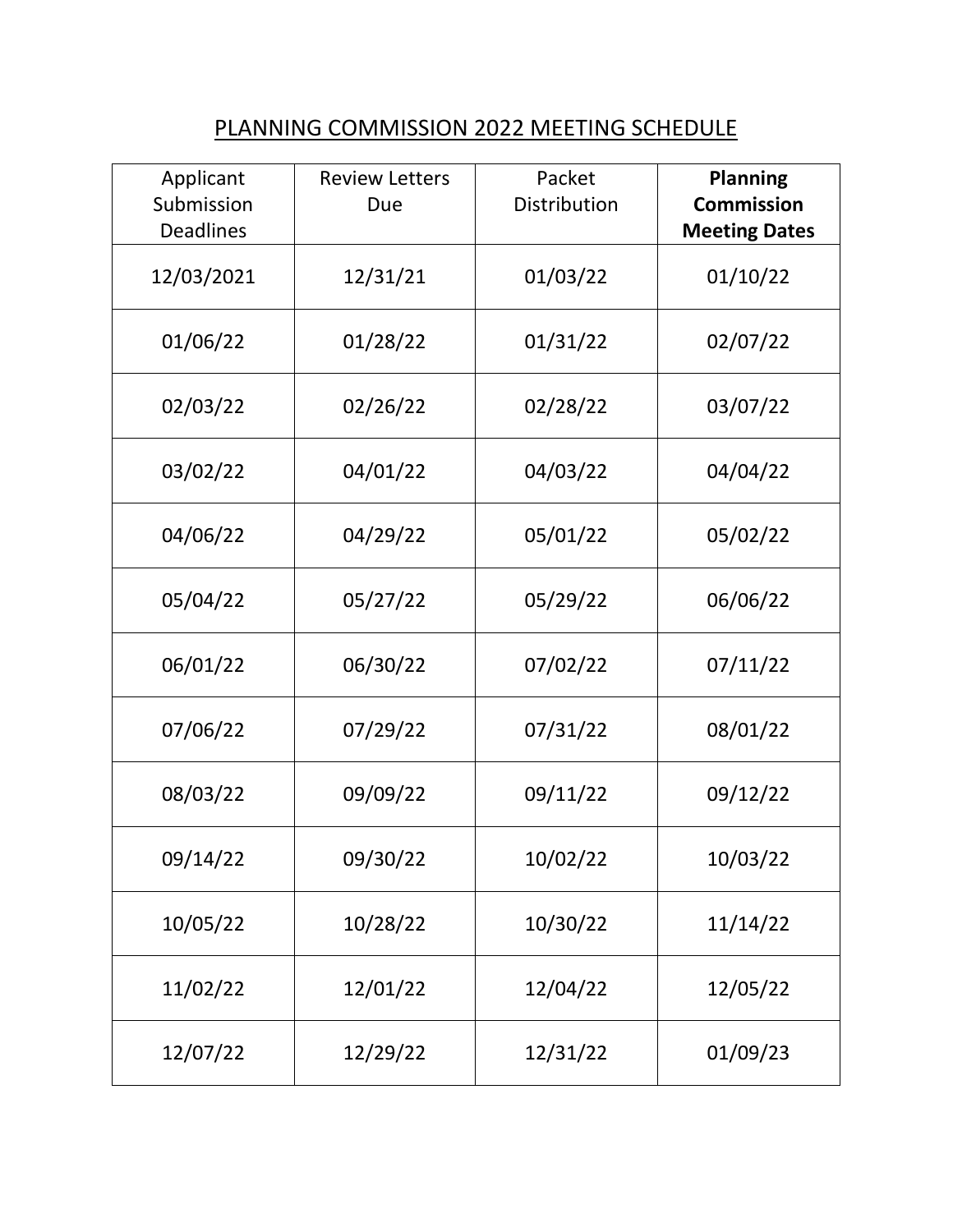## MONTGOMERY COUNTY PLANNING COMMISSION (MCPC)

# Act 247 Review Guidelines and Fee Schedule

For reviews in accordance with the Pennsylvania Municipalities Planning Code (Act 247) as amended

Effective January 1, 2018

## **Required Fees and Time Limits**

To determine the applicable fee and review time limit for MCPC reviews, reference the appropriate section of the Pennsylvania Municipalities Planning Code as follows:

|       | <b>Act 247 Section</b>                                        | Fee  | Time Limit (days) |
|-------|---------------------------------------------------------------|------|-------------------|
| 301.3 | <b>Comprehensive Plan Amendments</b>                          | No.  | 45                |
| 304   | <b>Public Facilities</b>                                      | No.  | 45                |
| 305   | <b>School Facilities</b>                                      | No.  | 45                |
| 408   | <b>Official Map</b>                                           | No.  | 45                |
| 502   | Subdivision and Land Developments                             | Yes  | 30                |
| 505   | Subdivision & Land Development<br><b>Ordinance Amendments</b> | No.  | 30                |
| 609   | Zoning Ordinance or Map Amendments                            | Yes* | 30                |
| 609.1 | <b>Curative Amendments</b>                                    | Yes* | 30                |

\* Fees will be charged for private petitions (developer/landowner) for zoning ordinance/map amendments and curative amendments. (See fee schedule)

- A time limit may be extended if requested by the applicant or by the municipality. If a municipality requests a time extension, it must be in concurrence with the applicant.
- Whenever applications require more than one type of review or otherwise fall under more than one section of the Pennsylvania Municipalities Planning Code, the Montgomery County Planning Commission will attempt to complete all reviews within the shortest official time limit. However, MCPC reserves the right to use the maximum permitted time limit if needed.

## **Application Procedure**

- 1. The applicant submits the plans, a completed Municipal Request for Review form, and the county fee to the local municipality. The county fee must be in the form of a check or money order made payable to the MONTGOMERY COUNTY TREASURER. The county fee is not to be combined with the municipal fee. The applicant's canceled check serves as the receipt.
- 2. The municipality will forward an application consisting of the county fee, the Municipal Request for Review form signed by the appropriate municipal official, and the plans to MCPC along with any other relevant information.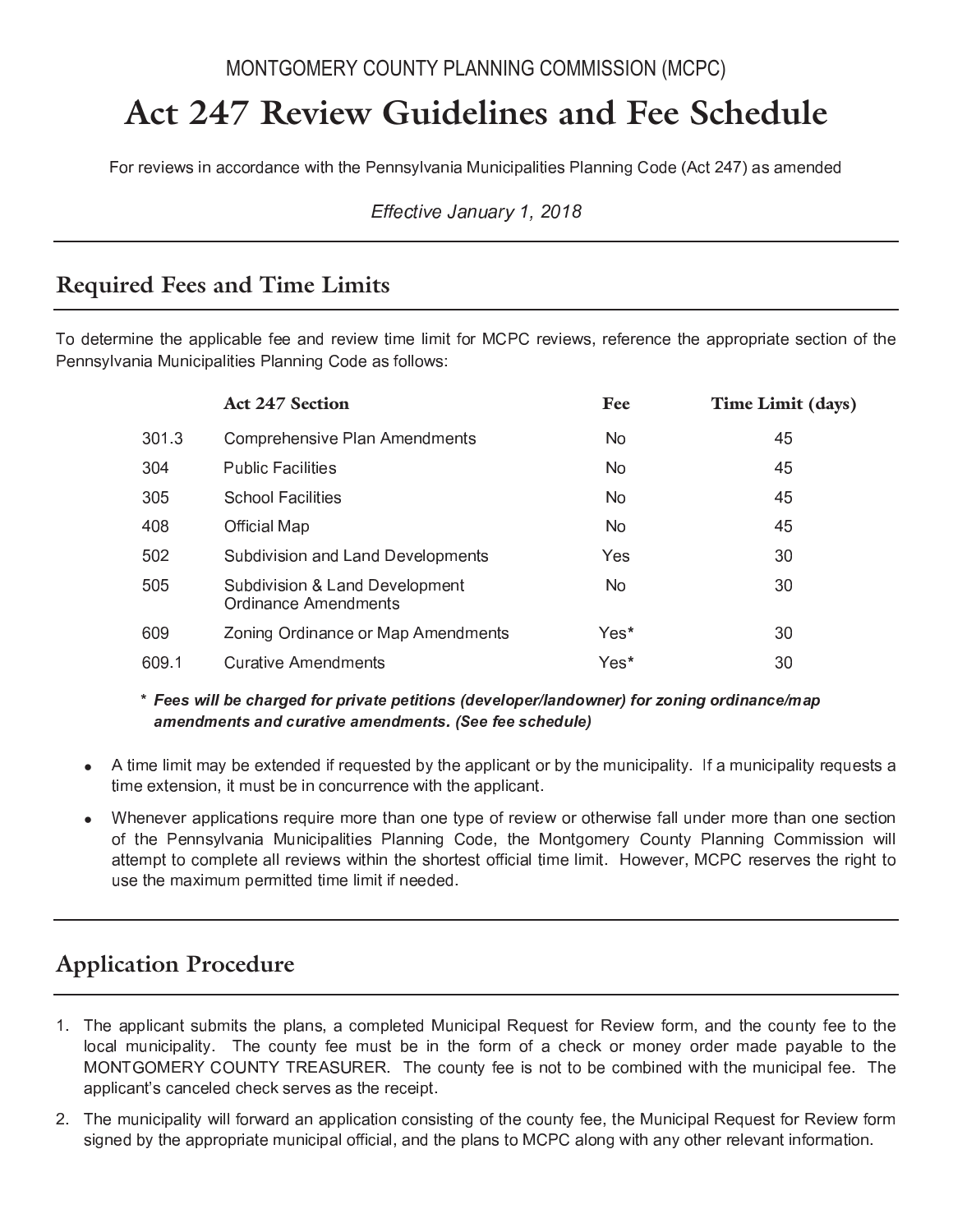- $\bullet$  . In this case of the contract of the contract of the contract of the contract of the contract of the contract of the contract of the contract of the contract of the contract of the contract of the contract of the co
- <sup>6</sup> <sup>b</sup> <sup>0</sup> <sup>f</sup> <sup>1</sup>   -    <sup>0</sup> -  0  <sup>6</sup>  0    <sup>6</sup> . - - -  -    -  - <sup>a</sup> - <sup>0</sup> <sup>6</sup>

## **Fee Information**

## **Resubmissions**

. The contract of the contract of the contract of the contract of the contract of the contract of the contract of the contract of the contract of the contract of the contract of the contract of the contract of the contrac <sup>f</sup> <sup>1</sup> - - <sup>1</sup> - <sup>0</sup> <sup>6</sup> ;   <sup>0</sup> / - <sup>1</sup> - <sup>0</sup> <sup>0</sup> -   $\mathcal{C} = \{ \mathcal{C}^{\text{max}} \}$  . The contract of the contract of the contract of the contract of the contract of the contract of the contract of the contract of the contract of the contract of the contract of the contract of t . In the second contract the contract of the second contract of the second contract of the second contract of the second contract of the second contract of the second contract of the second contract of the second contract  $\alpha$  , and a set of the set of the set of the set of the set of the set of the set of the set of the set of the set of the set of the set of the set of the set of the set of the set of the set of the set of the set of the  $-$  10  $-$  10  $-$  10  $-$  10  $-$  10  $-$  10  $-$  10  $-$  10  $-$  10  $-$  10  $-$  10  $-$  10  $-$  10  $-$  10  $-$  10  $-$  10  $-$  10  $-$  10  $-$  10  $-$  10  $-$  10  $-$  10  $-$  10  $-$  10  $-$  10  $-$  10  $-$  10  $-$  10  $-$  10  $-$  10  $-$  10  $\bullet$  . The second contract of the second contract of the second contract of the second contract of the second contract of the second contract of the second contract of the second contract of the second contract of the sec development unless the original overall proposal has been substantially altered. A subsequent plan is NOT a resubmission and requires full fee payment if it is more than 5 years after the previous submission, the proposed land use is changed, or the number of dwelling units or square footage has changed by more than 40% from the prior submission.

## **Waiver of Fees**

— in the contract of the contract of the contract of the contract of the contract of the contract of the contract of the contract of the contract of the contract of the contract of the contract of the contract of the cont  $\blacksquare$  . The contract of the contract of the contract of the contract of the contract of the contract of the contract of the contract of the contract of the contract of the contract of the contract of the contract of the . The contract of the contract of the contract of the contract of the contract of the contract of the contract of the contract of the contract of the contract of the contract of the contract of the contract of the contrac

## **Refunds**

to be a set of the set of the set of the set of the set of the set of the set of the set of the set of the set o  $\mathcal{L}=\{1,2,3,4,5,6,7,8,8\}$  . The contract of the contract of the contract of the contract of the contract of the contract of the contract of the contract of the contract of the contract of the contract of the contract  $\mathbf{r}$  , and the state of the state of the state of the state of the state of the state of the state of the state of the state of the state of the state of the state of the state of the state of the state of the state o

## **Informal Reviews and Special Circumstances**

 <sup>1</sup>  - - -  - -  <sup>0</sup> - - - <sup>1</sup> - - . The contract of the contract of the contract of the contract of the contract of the contract of the contract of the contract of the contract of the contract of the contract of the contract of the contract of the contrac <sup>0</sup> - -  -  <sup>0</sup> <sup>0</sup> <sup>0</sup> - - / <sup>6</sup> <sup>b</sup> <sup>1</sup> 0  - <sup>a</sup> is a constructed in the contract of the contract of the contract of the contract of the contract of the contract of the contract of the contract of the contract of the contract of the contract of the contract of the contr  $\bullet$  . The set of the set of the set of the set of the set of the set of the set of the set of the set of the set of the set of the set of the set of the set of the set of the set of the set of the set of the set of the s <sup>0</sup> <sup>0</sup> - <sup>6</sup>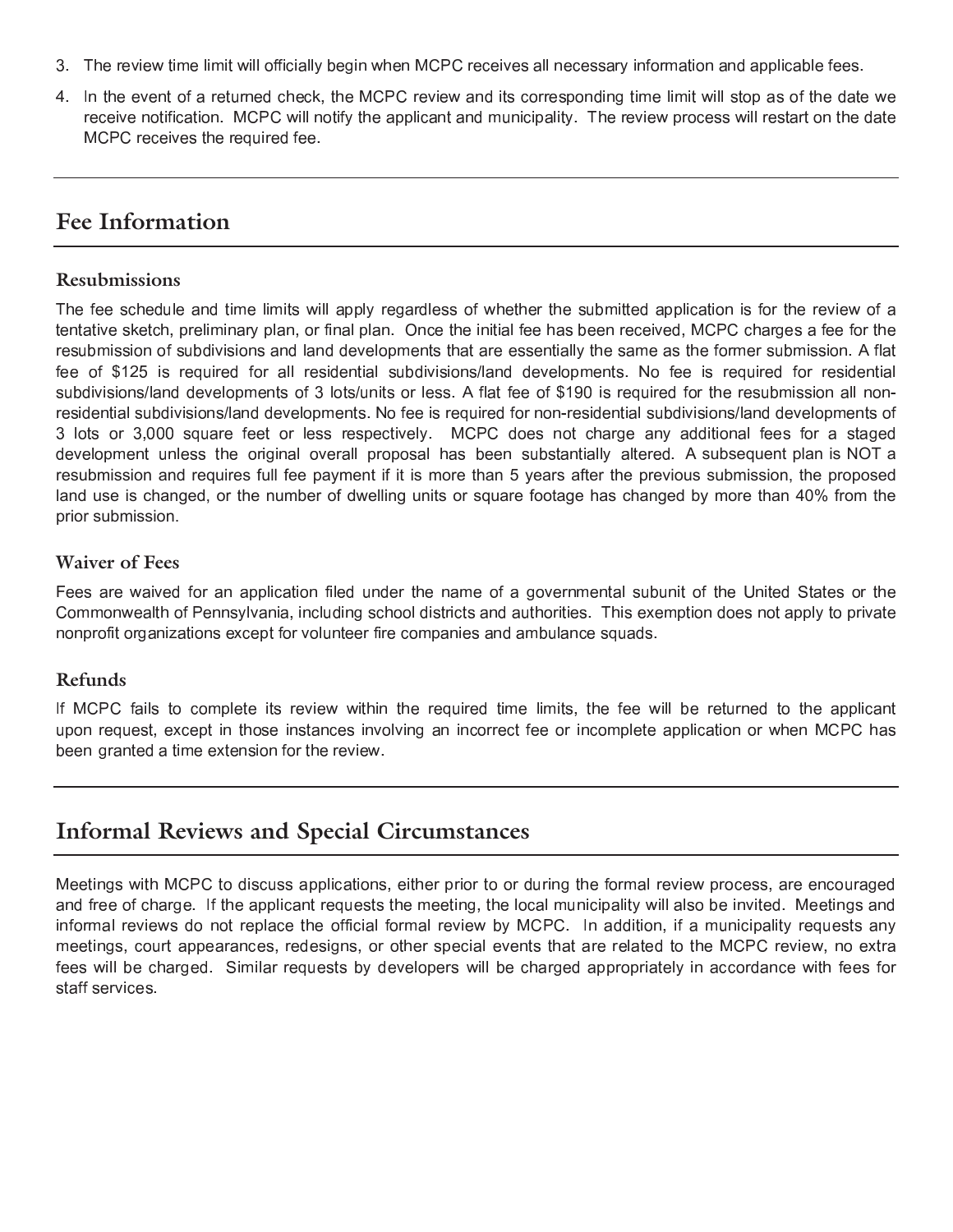# **Applicant Request for County Review**

This request should be filled out by the applicant and submitted to the municipality where the application is being filed along with digital copies of all plan sets/information. Municipal staff will electronically file the application with the county, and a notice for the prompt payment of any fees will be emailed to the Applicant's Representative.

 $\overline{O}$ 

 $\Omega$ 

 $\Box$ 



|                                            | Proposal Name:                                                                                                                                                                                                                                                                                                                                | <u> 1989 - Andrea Andrew Maria (h. 1989).</u>                                                                                                                                                                                                                                                                                                                                                      | $\frac{C}{\sqrt{C}}$ $\sqrt{State/Zip}$ :                                                                                                                                                                                                                                                                                                                    |                         |              |                                 |                |                      | <u> 1989 - Andrea Barbara, amerikan personal (h. 1989).</u> |
|--------------------------------------------|-----------------------------------------------------------------------------------------------------------------------------------------------------------------------------------------------------------------------------------------------------------------------------------------------------------------------------------------------|----------------------------------------------------------------------------------------------------------------------------------------------------------------------------------------------------------------------------------------------------------------------------------------------------------------------------------------------------------------------------------------------------|--------------------------------------------------------------------------------------------------------------------------------------------------------------------------------------------------------------------------------------------------------------------------------------------------------------------------------------------------------------|-------------------------|--------------|---------------------------------|----------------|----------------------|-------------------------------------------------------------|
|                                            |                                                                                                                                                                                                                                                                                                                                               | City/State/Zip:                                                                                                                                                                                                                                                                                                                                                                                    |                                                                                                                                                                                                                                                                                                                                                              |                         |              |                                 |                |                      |                                                             |
| $\Box$                                     | <b>Type of Review Requested:</b><br>(Check All Appropriate Boxes)<br>Land Development Plan<br>ப<br>Subdivision Plan<br>$\Box$ Residential Lot Line Change<br>$\Box$ Nonresidential Lot Line Change<br>$\Box$ Zoning Ordinance Amendment<br>$\Box$ Zoning Map Amendment<br>$\Box$ Subdivision Ordinance Amendment<br>$\Box$ Curative Amendment |                                                                                                                                                                                                                                                                                                                                                                                                    | Plan Information:<br>Tax Parcel Number( $\Omega$ $\Box$<br>Nearest Cross Street<br>Total Tract Area<br>(If the development is a building expansion, or additional building on existing<br>development, or only impacts a portion of the tract, please provide a rough estimate<br>of the land impacted, including associated yards, drives, and facilities.) | $\circ$                 |              | $\bigcirc$                      |                |                      |                                                             |
| $\Box$                                     | Comprehensive / Other Plan<br>ц<br>Conditional Use $\square$                                                                                                                                                                                                                                                                                  |                                                                                                                                                                                                                                                                                                                                                                                                    |                                                                                                                                                                                                                                                                                                                                                              | Number of<br><b>New</b> |              | <b>Senior</b><br><b>Housing</b> |                | Open<br><b>Space</b> | Nonresidential<br><b>New</b>                                |
| ⊟<br>$\Box$<br>ロ目目<br>$\Box$<br>$\bigcirc$ | $\Box$ Special Review <sup>*</sup> $\Box$<br>associated with new building square footage)<br>Type of Plan:<br>$\Box$ Tentative (Sketch $\bigcirc$<br>$\Box$ Preliminary / Fin<br>previous submission was over 5 years ago.<br>Zoning:<br>Existing District:<br>Special Exception Granted $\Box$ Yes $\Box$ No                                 | *(Not included in any other category - includes parking lot or structures that are not<br>Type of Submission:<br>$\Box$ New Proposal<br>$\Box$ Resubmission*<br>* A proposal is NOT a resubmidon if A) The proposed land use changes, or B) The<br>amount of residential units of square footage proposed changes more than $40\%$ , or C) The<br>Variance Granted $\Box$ Yes $\Box$ No For $\Box$ | Land Use(s)<br>Single-Family<br>Townhouses/Twins<br>$\label{ex:4} {\rm A} {\rm partments}$<br>Commercial<br>Industrial<br>Office<br>Institutional<br>Other<br>*Only indicate Open Space if it will be on a separate lot or deed restricted with an<br>easement shown on the plan.                                                                            | Lots                    | <b>Units</b> | Yes                             | N <sub>0</sub> | Acres*               | <b>Square Feet</b>                                          |
|                                            |                                                                                                                                                                                                                                                                                                                                               |                                                                                                                                                                                                                                                                                                                                                                                                    |                                                                                                                                                                                                                                                                                                                                                              |                         |              |                                 |                |                      | Effective 5/1/18                                            |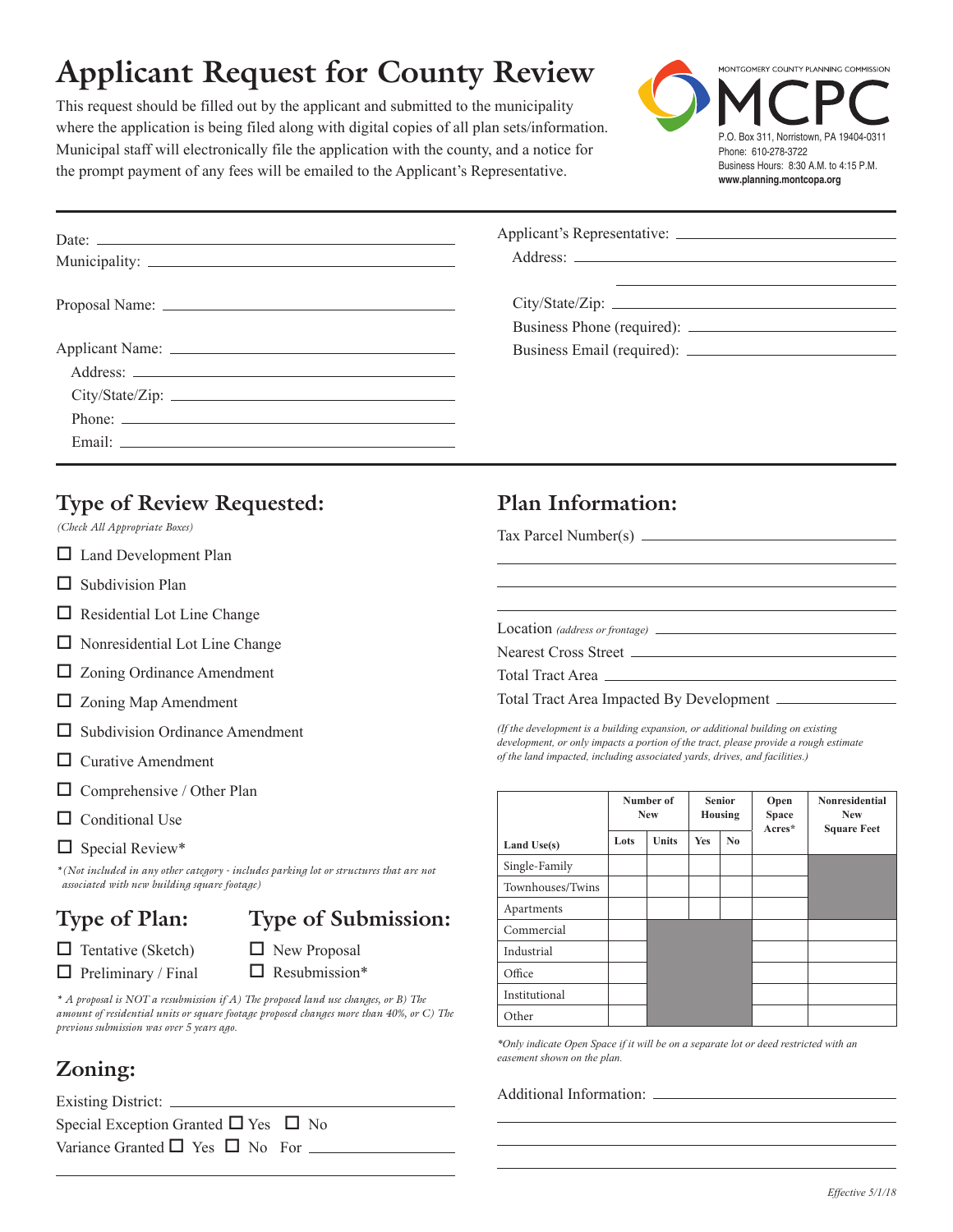| Effective 1/1/2022                                                                                                                                |                | <b>For District Use Only</b>         |                                                                                                                                                                                                                                                                                                                                                      |
|---------------------------------------------------------------------------------------------------------------------------------------------------|----------------|--------------------------------------|------------------------------------------------------------------------------------------------------------------------------------------------------------------------------------------------------------------------------------------------------------------------------------------------------------------------------------------------------|
| <b>Montgomery County Conservation District</b>                                                                                                    |                |                                      |                                                                                                                                                                                                                                                                                                                                                      |
| 143 Level Road                                                                                                                                    | NPDES Permit#: |                                      | Entry #: $\qquad \qquad$                                                                                                                                                                                                                                                                                                                             |
| Collegeville, PA 19426                                                                                                                            |                |                                      | Chapter 102 Review Fee: _______________ Check #: ________________________________                                                                                                                                                                                                                                                                    |
|                                                                                                                                                   |                |                                      |                                                                                                                                                                                                                                                                                                                                                      |
| Phone: (610) 489-4506   Fax: (610) 489-9795                                                                                                       |                |                                      |                                                                                                                                                                                                                                                                                                                                                      |
| www.montgomeryconservation.org                                                                                                                    |                |                                      | Expedited Fee: Check #:                                                                                                                                                                                                                                                                                                                              |
| <b>APPLICATION FOR CHAPTER 102 and/or NPDES PERMIT REVIEW</b>                                                                                     |                |                                      |                                                                                                                                                                                                                                                                                                                                                      |
| <b>PROJECT INFORMATION:</b>                                                                                                                       |                |                                      |                                                                                                                                                                                                                                                                                                                                                      |
| Application Type: New: 1 <sup>st</sup> Revision: 2 <sup>nd</sup> + Revision: Renewal: Modification: 1                                             |                |                                      |                                                                                                                                                                                                                                                                                                                                                      |
| Corrective Action Plan: DEP ePermitting: DEP ePermit Number: ___________________                                                                  |                |                                      |                                                                                                                                                                                                                                                                                                                                                      |
|                                                                                                                                                   |                |                                      |                                                                                                                                                                                                                                                                                                                                                      |
|                                                                                                                                                   |                |                                      |                                                                                                                                                                                                                                                                                                                                                      |
| PROJECT ACRES:<br>(Project Acres is the total acreage of the planned project including support areas such as staging, borrow, or spoil areas).    |                |                                      |                                                                                                                                                                                                                                                                                                                                                      |
|                                                                                                                                                   |                |                                      |                                                                                                                                                                                                                                                                                                                                                      |
| <b>APPLICANT INFORMATION</b> (Print or Type)                                                                                                      |                | <b>PLAN PREPARER</b> (Print or Type) |                                                                                                                                                                                                                                                                                                                                                      |
|                                                                                                                                                   |                |                                      |                                                                                                                                                                                                                                                                                                                                                      |
|                                                                                                                                                   |                |                                      |                                                                                                                                                                                                                                                                                                                                                      |
|                                                                                                                                                   |                |                                      |                                                                                                                                                                                                                                                                                                                                                      |
|                                                                                                                                                   |                |                                      | $\begin{array}{c c c c} \hline \text{CITY:} & \text{STATE:} \end{array}$                                                                                                                                                                                                                                                                             |
|                                                                                                                                                   |                |                                      | $ZIP+4$ : $\qquad \qquad$ PHONE: $\qquad \qquad$                                                                                                                                                                                                                                                                                                     |
|                                                                                                                                                   |                |                                      | $E\text{MAIL:}\n \begin{picture}(20,20) \put(0,0){\dashbox{0.5}(20,0){10}} \put(15,0){\dashbox{0.5}(20,0){10}} \put(15,0){\dashbox{0.5}(20,0){10}} \put(15,0){\dashbox{0.5}(20,0){10}} \put(15,0){\dashbox{0.5}(20,0){10}} \put(15,0){\dashbox{0.5}(20,0){10}} \put(15,0){\dashbox{0.5}(20,0){10}} \put(15,0){\dashbox{0.5}(20,0){10}} \put(15,0){\$ |
|                                                                                                                                                   |                |                                      |                                                                                                                                                                                                                                                                                                                                                      |
| Type of earth disturbance activity: Single Family Residential: Residential: Industrial/Commercial: Industrial/Commercial:<br>Utility: Government: |                |                                      | Pond/Stream: Public Road: Agriculture: Other: Community Pond/Stream:                                                                                                                                                                                                                                                                                 |
| FEES: (See pages 2-4 for explanation of applicable fees)                                                                                          |                |                                      |                                                                                                                                                                                                                                                                                                                                                      |
| Chapter 102 Plan Review Fee payable to: "Montgomery County Conservation District"<br>1.                                                           |                |                                      | s                                                                                                                                                                                                                                                                                                                                                    |
| 2.<br>NPDES Permit Administrative Filing Fee payable to: "MCCD - Clean Water Fund"                                                                |                |                                      |                                                                                                                                                                                                                                                                                                                                                      |
| Disturbed Acre Fee payable to: "Commonwealth of Pennsylvania Clean Water Fund"<br>3.                                                              |                |                                      | $\frac{1}{2}$                                                                                                                                                                                                                                                                                                                                        |

The Applicant agrees to comply with all requirements of TITLE 25, CHAPTER 102, EROSION AND SEDIMENT CONTROL RULES<br>AND REGULATIONS as set forth by the Pennsylvania Department of Environmental Protection, and further agrees necessary federal, state, county and local permits associated with the above project.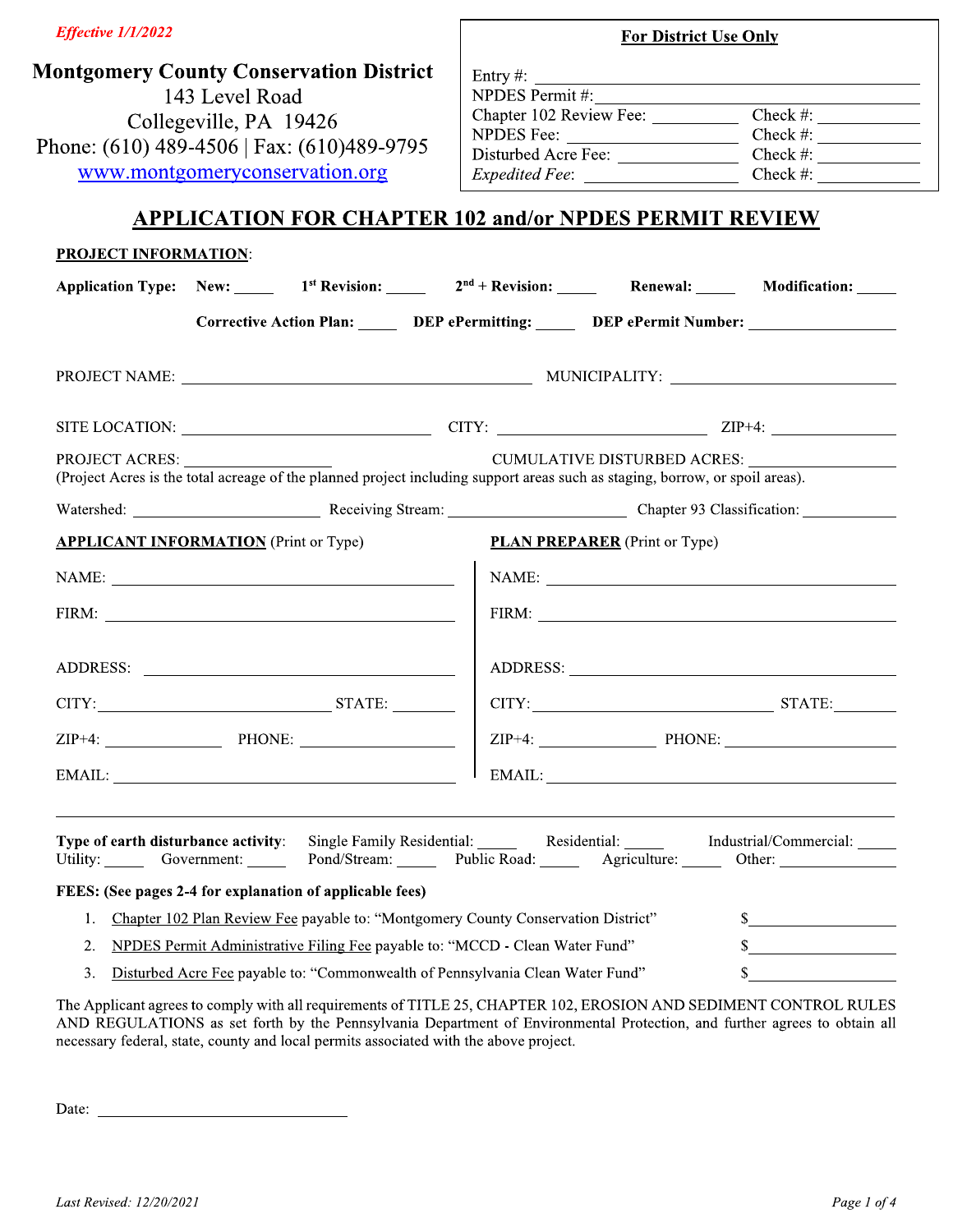## **GENERAL INFORMATION**

- Applications are date stamped upon receipt. Applications received after 3:00P.M. will be stamped as received the next business  $1.$ day. The last business day of each month will have applications received after 2:00P.M. stamped for the next business day. The application will be reviewed following the Department of Environmental Protection's current Standard Operating Procedures.
- 2. The review process will not begin until the applicant has provided the correct fees required for the submitted plan review.
- The fee schedule will apply when an earth disturbance activity is required to be submitted for an adequacy review of the Chapter  $3<sub>1</sub>$ 102 regulations.
- $\overline{4}$ . The fee charged for adequacy review will cover the initial review. A cover letter based on the initial review letter, which details the corrections made item by item, must be included with the revised plan. All changes (revisions) made on the resubmitted drawing sets must be highlighted. Additional fees for subsequent reviews will be required (see Revisions section on page 3).
- 5. For larger projects to be developed as separate phases, each resubmission of a different project area (different phases) on the same tract of land will be charged an additional fee for the earth disturbance in that phase.
- The Montgomery County Conservation District and DEP recommends a pre-application meeting with the District prior to 6. submitting the application for a NPDES permit. The Applicant is required to attend the pre-application meeting.
- The District will email all correspondence unless another method is indicated. 7.

## **FEES**

#### AN NPDES PERMIT FOR EARTH DISTURBANCE ASSOCIATED WITH CONSTRUCTION ACTIVITIES IS REOUIRED FOR EARTH DISTURBANCE ACTIVTY OF ONE (1) ACRE OR MORE OVER THE LIFE OF THE PROJECT:

- $1.$ All submissions will require a Chapter 102 Plan Review Fee payable to "Montgomery County Conservation District" (See below). Please note that NPDES Permitted projects will also require two additional checks for the NPDES Permit Administrative Filing Fee and a Disturbed Acre Fee.
- 2. All new and renewal submissions require a NPDES Permit Administrative Filing Fee payable to "MCCD - Clean Water Fund" for \$500.00 for a General NPDES Permit or \$1,500.00 for an Individual NPDES Permit.
- A Disturbed Acre Fee payable to "Commonwealth of Pennsylvania Clean Water Fund," which is equal to the number of  $3.$ disturbed acres, rounded to the nearest whole acre, at \$100 per disturbed acre.
- Requests for an additional set of "adequate stamped" plans will be charged a \$95 processing fee. The plans to be stamped must  $\overline{4}$ . be the exact set of plans that were originally stamped. Modifications to the plan sets do not qualify for this fee.

#### **Chapter 102 Plan Review Fee Schedule:**

| DISTURBED ACRES | <b>FEE FOR SERVICE</b>                                                  |
|-----------------|-------------------------------------------------------------------------|
| $0.1$ to $.99$  | \$455.00                                                                |
| 1 to 4.99       | \$1,950.00                                                              |
| 5 to 9.99       | \$3,095.00                                                              |
| 10 to 19.99     | \$4,510.00                                                              |
| $20+$           | \$4,510.00 plus \$100.00 per acre over 20 (round to nearest whole acre) |

#### **Single Residential Lot:**

A fee of \$200.00 will be charged for a single residential lot with minimal earth disturbance ( $\frac{1}{2}$  ac. or less), on less than 3% slope.

#### **Agriculture Construction:**

The above fee schedule will apply for agricultural earth disturbance other than agricultural "plowing or tilling" and animal heavy use areas. The NPDES permit requirement may also apply depending on acres to be disturbed.

### **Chapter 105 or other Water Quality Permit:**

Chapter 102 Plan review for a Chapter 105 Permit will be charged \$200.00 per encroachment unless the application is part of a larger project plan being reviewed by the Conservation District.

### **ADJUSTMENT OF FEES for the Chapter 102 adequacy review of Project Plans**

Only PennDOT is exempt from the Chapter 102 Plan Review fee, NPDES Permit Application fee and the Disturbed Acre Fee. PennDOT must be the applicant for fees to be waived.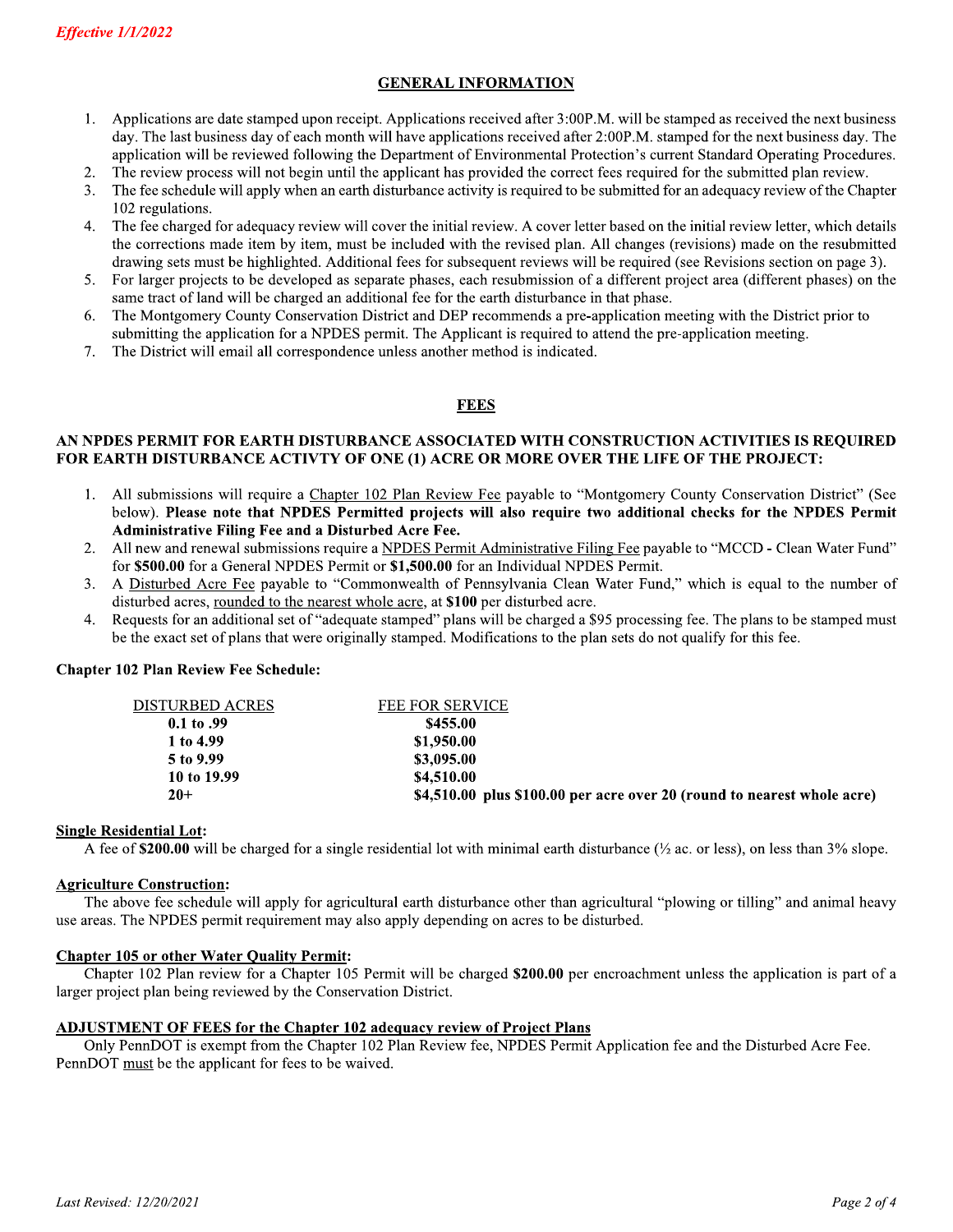### **Timber Harvesting:**

- 
- **Effective 1/1/2022**<br> **Timber Harvesting:**<br>
A. Select Cutting: A fee of **\$95.00** for <u>Select</u> Timber Harvesting will be charged.<br>
B. Clear Cutting: A fee based on 10% of the entire timber sale project area in acres will b
	-

#### Revisions:

**Timber Harvesting:** A fee of **\$95.00** for <u>Select</u> Timber Harvesting will be charged.<br>
A. <u>Select Cutting</u>: A fee of **\$95.00** for Select Timber Harvesting will be charged.<br>
B. <u>Clear Cutting</u>: A fee based on 10% of the e District Inadequate Letter: Applications determined to be inadequate to meet compliance with Title 25 – Chapter 102, Erosion & Sediment Control, which may require a second review and have more than minor or "verbal" review comments, will be subject to a review fee of 50% of the review fee in effect at the time of submission. Minor or "verbal" comments are those comments where the planned or implemented BMPs are adequate to minimize accelerated erosion and sedimentation, and/or will not require verifying calculations or other in-depth review. Minor or "verbal" comments may include, but are not limited to a CAD file layer not turned on, a missing scale, failure to include required notes and/or details, minor design revisions, etc. This is at the discretion of the reviewer.

> District Adequate Letter: Applications which receive a letter of adequacy and are resubmitted with amendments will be processed as either a minor amendment or a major amendment following PA DEP's current guidance on minor v. major amendments. For purposes of determining the Chapter 102 Plan Review Fee for an amendment, plans with insignificant changes (such as where the planned or implemented BMPs are adequate to minimize accelerated erosion and sedimentation, and/or will not require verifying calculations or other in-depth review & approval) will be subject to a \$95.00 processing fee, and plans which are resubmitted as a minor or major amendment will be subject to a review fee of 50% of the review fee in effect at the time of resubmittal to the District. The District reserves the right to charge a full fee if the changes are deemed significant. A full fee will be charged on all additional acreage.

## <u>Kenewals</u>:

For NPDES permitted projects that are being submitted for renewal with no changes to the originally permitted application and meet the current regulations of Chapter 102, a fee of \$250 will apply. NPDES permitted projects submitted for permit renewal, which require and/or propose changes, will be charged a fee of 50% of the review fee in effect at the time of re-submittal to the District. When renewing NPDES permitted projects, an NPDES Permit Administrative Filing Fee (\$500.00 for a General NPDES Permit or \$1,500.00 for an Individual NPDES Permit) must be paid. The Disturbed Acre Fee does not need to be paid if there are no additional acres of disturbance. A Disturbed Acre Fee would be needed for any additional proposed disturbance. **Enerovals:**<br>
Townline projects that are being submitted for renewal with no changes to the <u>originally</u> permitted application and<br>
read the <u>current</u> regulations of Chapter 102, a fee of \$250 will apply. NPDES permitted

### **Cancelled Projects:**

For an Individual NPDES Permit) must be paid. The Disturbed Acre Fee does not need to be paid if there are no additional arces of<br>disturbance. A Disturbed Acre Fee would be needed for any additional proposed disturbance.<br> **Cancelled Projects:**<br>
The application fee for the NPDES permit and/or adequacy review of the Chapter 102 Plans will be returned upon receipt of a<br>
The application fee form the <u>applicant</u> requesting withdraw of the appli